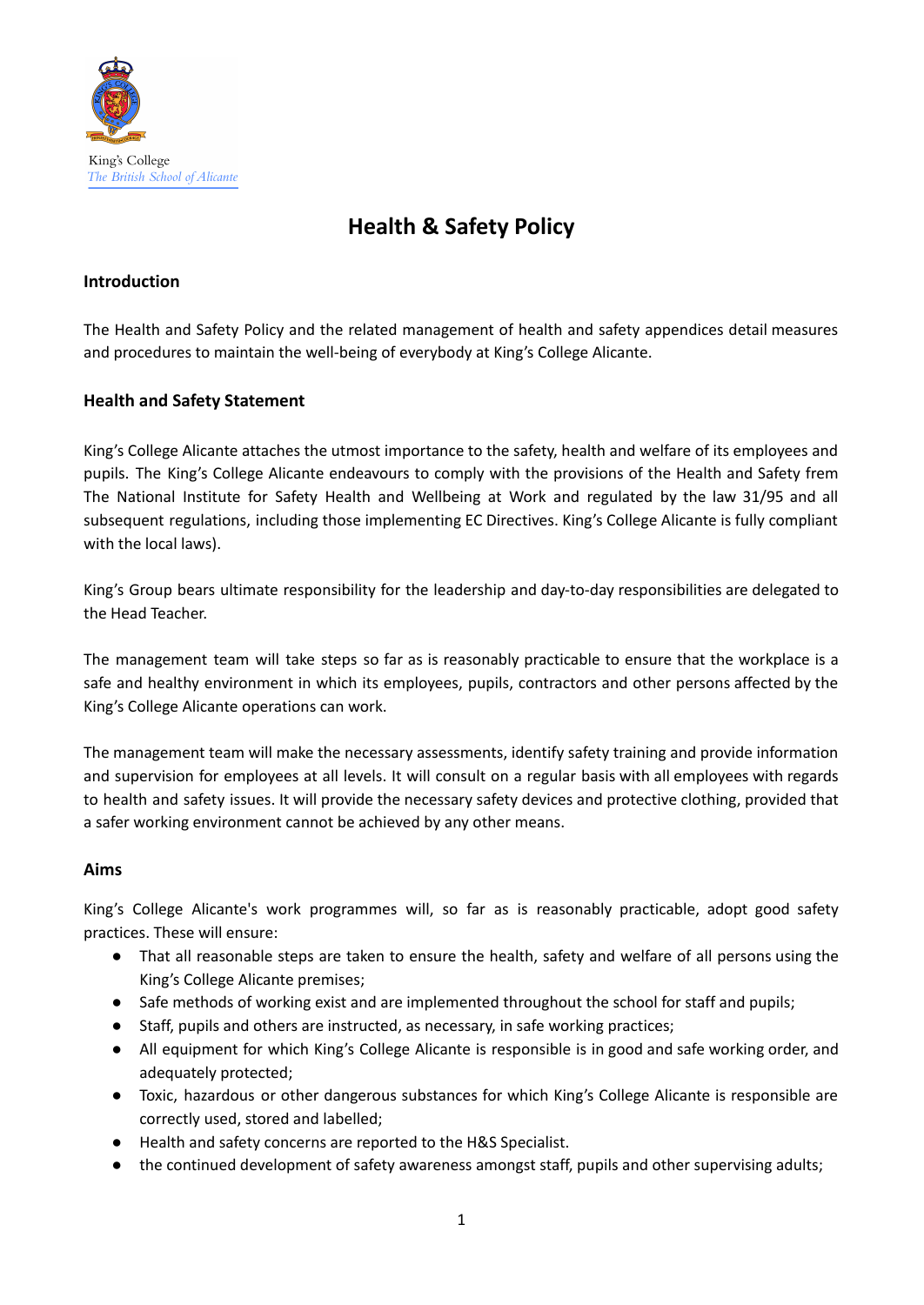

## **Co-operation**

All aspects of health and safety remain a leadership responsibility. However a safe and healthy workplace can only be achieved with the full co-operation of every employee.

Employees are duty bound to act responsibly and to do everything possible to prevent personal injury to themselves and to others. They must also safeguard all persons to whom King's College Alicante owes a duty of care: namely people who may come into contact with their work; pupils, parents, visitors etc. To achieve this, employees must:

- Obey all the safety rules and procedures, including the wearing of protective clothing and the use of protective devices if they are specified by the King's College Alicante risk assessments.
- Exercise their awareness, alertness, self-control and common sense at work.
- Report promptly to their Department Head all hazards, potential hazards, defects in equipment and any shortcomings in the school's work systems or procedures.

Employees should not be in any doubt that the King's College Alicante will apply disciplinary procedures to any employee who intentionally breaches King's College Alicante's health and safety policy. This includes any specific safe systems of work, instructions, training and procedures laid down for the protection of those involved in King's College Alicante's operations, and for those who may become involved in them.

## **Policy Review**

This policy will be regularly revised, by the Head Teacher as necessary (but at a minimum of one year intervals). In conducting the policy reviews, due regard will be given to the following:

Planning- The elimination of risks in the workplace by careful selection and design of facilities, equipment and processes, together with effective control measures and training for employees.

If appropriate, the school will consider the risk to safety involved in:

- Dealing with physical, chemical and biological hazards, such as machinery safety, chemical safety, and the school building structure;
- Contractors in schools;
- Vehicle movements within the school grounds;
- Workplace arrangements, including maintenance;
- School trips;
- Work experience arrangements;
- Violence to staff;
- School security;
- Stress management;
- Letting of school premises to outside bodies;
- Pupils with special needs, i.e. manual handling;
- Any other site specific issue, e.g. gardens and playgrounds.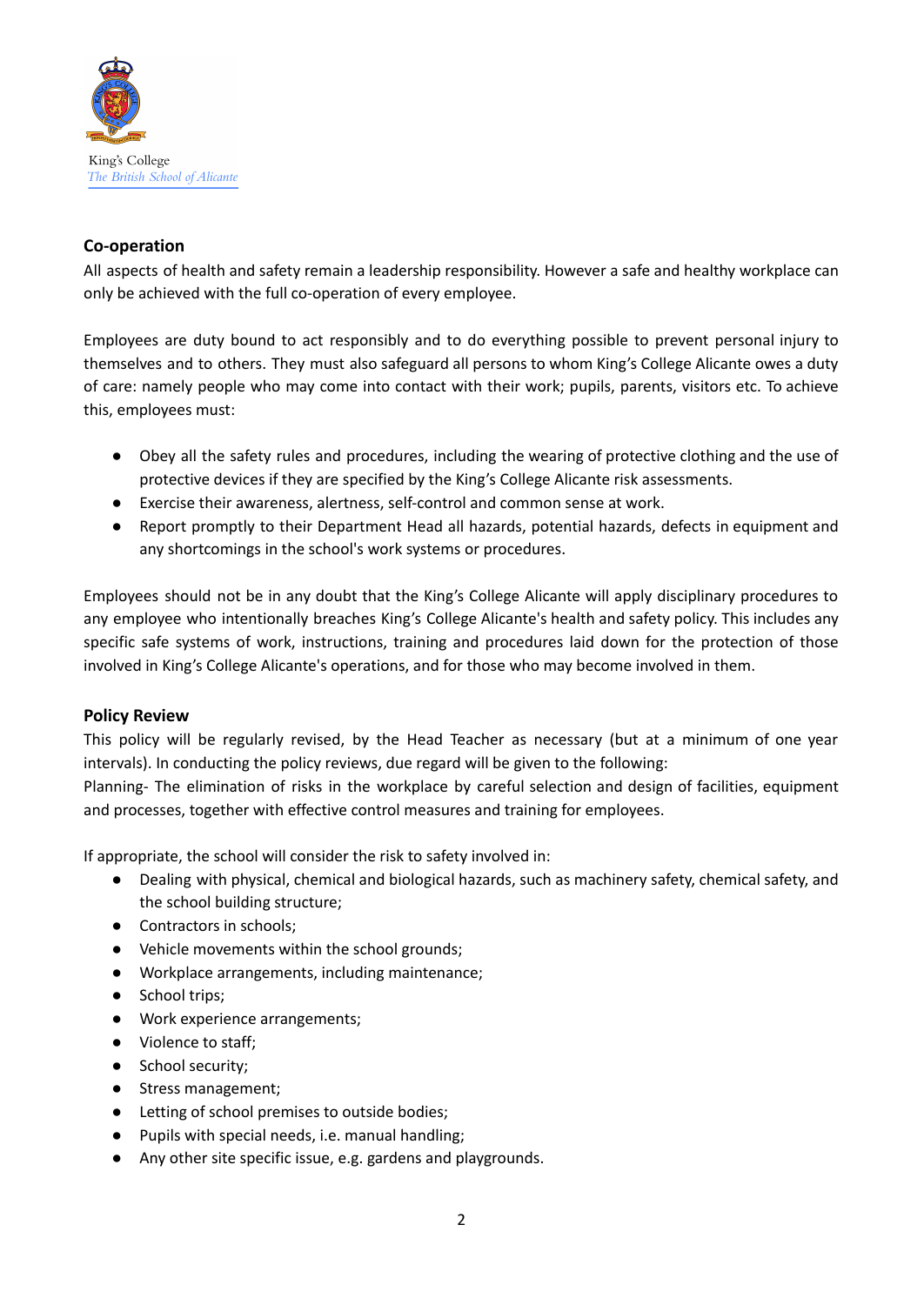

Organisation- A review of the King's College Alicante's organisation including changes to ensure that responsibilities for health and safety are clearly defined at all times to all employees at every level.

## **Control**

Ensuring that the safety requirements are implemented throughout the King's College Alicante by all employees and that training is regularly conducted in support of those standards.

## **Monitoring and Review**

Health and Safety Walks will be carried out and a Health and Safety Officer conducted each Term. These documents will form the basis for monitoring and review, to ensure that a credible standard of health and safety is achieved.

## **Health & Safety Management**

King's Group has overall responsibility for the implementation of the policy and will ensure that sufficient finance provision is made available to support the policy.

In order to achieve the aims and objectives of the health and safety policy these issues will be brought regularly to the attention of King's College Alicante's Health & Safety Committee, Senior Leadership and School Management Board Meetings.

A copy of the policy and related Health and Safety management appendices will be given to all employees when they join King's College Alicante. When changes have been made to the policy, copies will be placed on King's College Alicante's School server.

Details of staff responsibilities are stated for signed agreement in Appendix A.

Further details of health and safety management are detailed in Appendix B.

| <b>Created and Reviewed by:</b> | <b>Policy Category: H&amp;S</b>          |
|---------------------------------|------------------------------------------|
| Dawn Akyurek September 2017     | Reviewed by Elena Arroyo and Marie Lally |
|                                 | September 2019                           |
| Simon Wicks August 2021         |                                          |
| <b>Approved by KGB</b>          | <b>Next Review: August 2022</b>          |
| Sep 2017                        |                                          |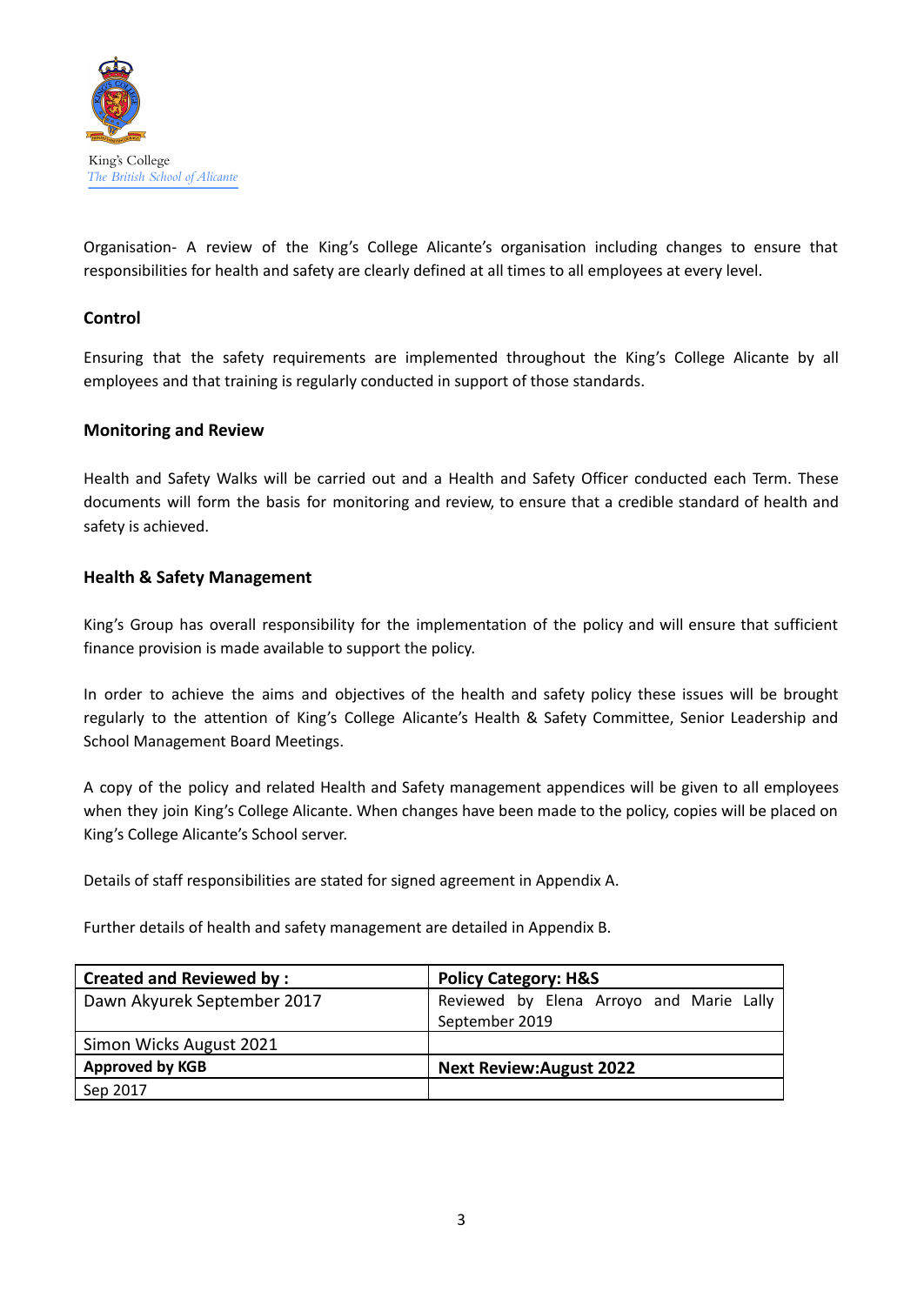

## **Appendix A**

## **Health & Safety Management: Stakeholders Responsibilities**

## **RESPONSIBILITIES OF THE KING'S GROUP CHIEF EXECUTIVE OFFICER (CEO)**

In the discharge of its duties, King's Group CEO in consultation with the Head Teacher shall:

- Formulate and ratify the school's Health and Safety Policy.
- Regularly review health and safety arrangements (at least once annually) and implement new arrangements where necessary.
- Ensure that the site and premises are maintained in a safe condition.
- Prioritise action on health and safety matters where resources are required from the school's budget, seek further advice where necessary and ensure that action is taken.
- Promote high standards of health and safety within the school.
- Actively and reactively monitor health and safety matters within the school including health and safety inspection reports and accident reports.
- Ensure an effective and enforceable policy for the provision of health and safety throughout the school.
- Periodically assess the effectiveness of this policy.
- Identify and evaluate all risks relating to accidents, health and school-sponsored activities.
- Seek specialist advice on health and safety matters where appropriate.
- Ensure that all staff and pupils are, as necessary, provided with the training and information to ensure that they carry out their duties and activities in a responsible and safety-conscious manner.
- Ensure that periodic safety checks on the premises and grounds are carried out by properly qualified persons.

#### **Responsibilities of the Headteacher**

The Headteacher shall be responsible for the day-to-day management of health and safety matters in the school in accordance with this health and safety policy and for ensuring the health and safety arrangements are carried out in practice. In particular, the Head Teacher shall:

- Ensure that risk assessments are made and recorded of all the school's work activities, including those off-site which could constitute a significant risk to the health and safety of employees and other persons;
- Appoint the Health and Safety Officer as defined below;

## **Responsibilities of the Health and Safety Specialist**

● Liaise with Facilities Manager to ensure corrective action is taken as required to act on reported hazards.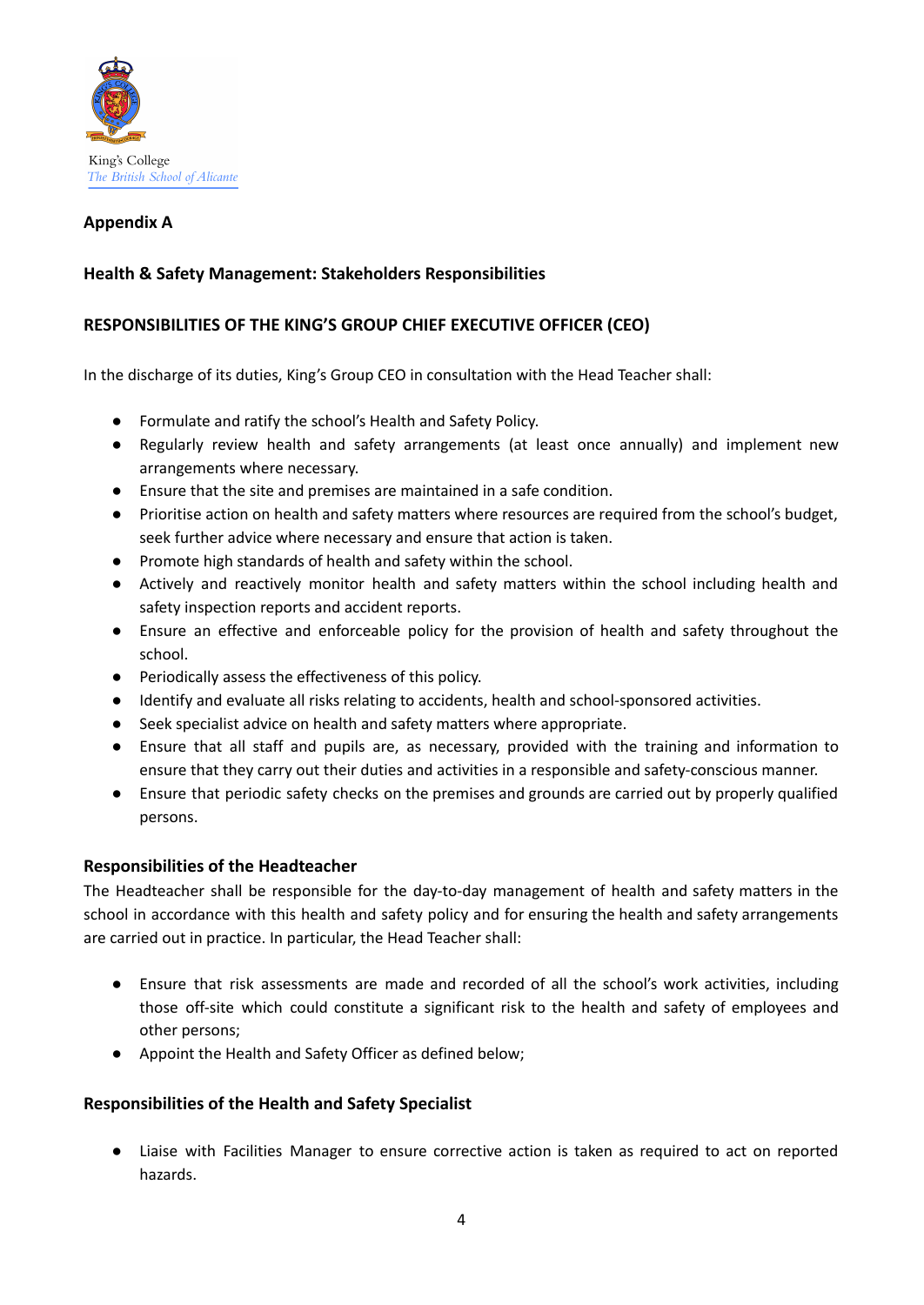

- Identify staff health and safety training needs and arrange for them to be implemented.
- Ensure the implementation of safe working practices and procedures throughout the school, including the keeping of a Health and Safety Logbook by the Health and Safety Officer.
- Ensure that all staff and pupils receive some basic first aid training at the start of each school year (or when they join the school if not at the start of the school year).

## **Responsibilities of the Facilities Manager**

- Decide on the most appropriate solution to correct health and safety hazards.
- Approve and instruct works to be conducted by maintenance in liaison with H&S Specialist to ensure corrective action is taken as required to act on reported hazards.

## **Responsibilities of the Health and Safety Officer**

- Ensure that health and safety inspections are carried out by the Health and Safety Officer at least once every term logs are passed on to the Health and Safety Specialist.
- Ensure the implementation of safe working practices and procedures throughout the school, including the keeping of a Health and Safety Logbook.
- Ensure that risk assessments are made and recorded for all school activities.
- Ensure that the correct procedures are set out in the other Health and Safety policies.
- Consult regularly with members of staff on health and safety issues.
- Periodically (and in any event at the start of each academic year) review the emergency procedures, for events such as fire and security threats.
- Ensure that emergency drills and procedures are carried out regularly but at least once every term and are monitored for effectiveness.
- Seek advice of the Health and Safety specialist where appropriate.
- Ensure that a procedure is in place to deal safely with persons on the premises.
- Monitor purchasing and maintenance of equipment and materials to ensure that they comply with the appropriate health and safety standards.
- Encourage all pupils and employees to promote health and safety consciousness as a matter of routine.

## **Responsibilities Of All Members Of Staff**

All staff shall familiarise themselves with the safety policy/regulations laid down by the CEO and in particular:

- Ensure that such regulations are applied effectively by both staff and pupils in general.
- Take reasonable care for the health and safety of themselves and that of others who may be affected by their actions.
- Report situations which may present a serious or imminent danger to their Departmental Head or the Health and Safety Officer.
- Report any concerns of abuse to pupils to the Designated Safeguarding Lead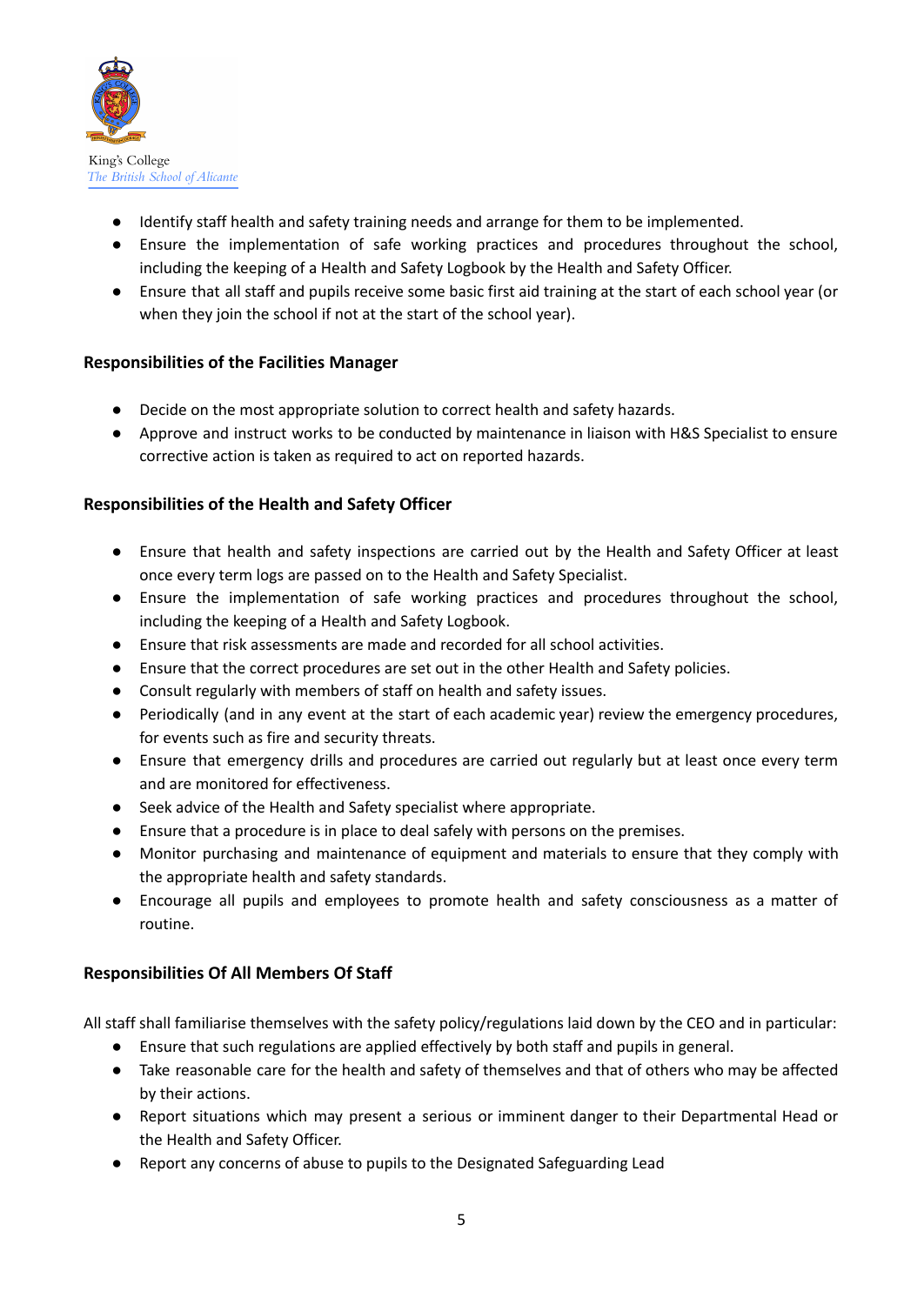

- Use the correct equipment and tools for the job and ensure that it is safe;
- Ensure that dangerous substances are correctly used, stored and labelled;
- Report to the Health and Safety Officer any hazards they may discover;
- Take an active interest in promoting health and safety, including suggesting ways of reducing risks;

## **Responsibilities of Department Heads Including Staff Responsible For Particular Areas of Health and Safety Concern (E.g. Science or Art / DT)**

The King's College Alicante heads of department are the phase leaders of Primary and Secondary, and areas of health and safety with specific curriculum concerns. These heads shall be directly responsible to the Headteacher and the Health and Safety Officer for the implementation and operation of the school's health and safety policy within their relevant departments and/or areas of responsibility. As part of their day-to-day responsibilities, they shall ensure that:

- Safe methods of working exist and are implemented throughout their departments.
- Staff, pupils and others under their jurisdiction are instructed as necessary in safe working practices.
- All equipment for which they are responsible is in good and safe working order, and adequately protected.
- Toxic, hazardous or other dangerous substances for which they are responsible are correctly used, stored and labelled; and
- Health and safety hazards are reported to the Health and Safety Officer.

The King's Group Health and Safety Specialist shall ensure that the school caretakers and cleaning staff are aware of any implications of this Health and Safety Policy as it affects their work such as the storage of materials, equipment, substances etc.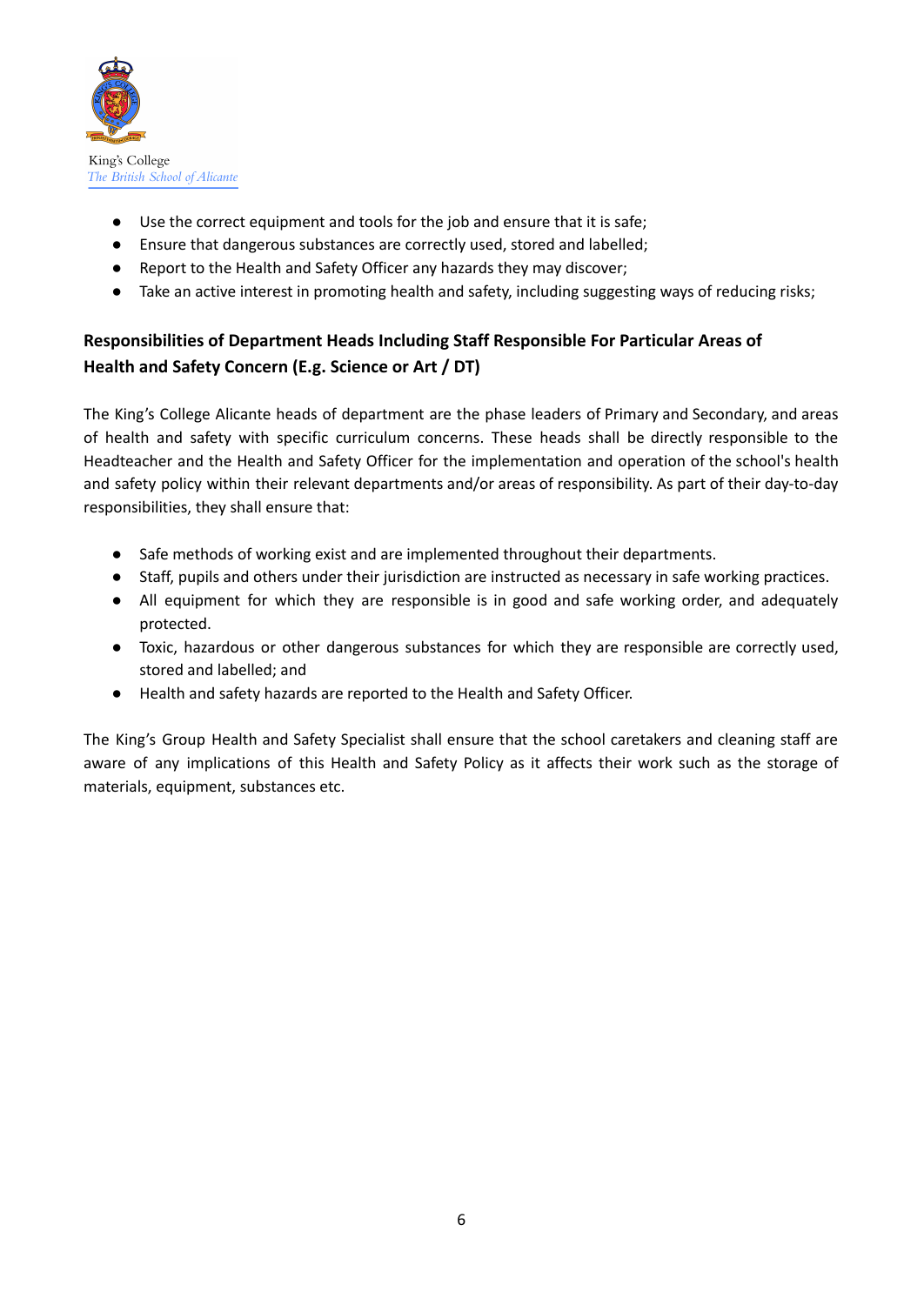

## **Emergency Procedures**

Emergency procedures shall be carried in accordance with the Autoproteccion Plan.

- It is the duty of all members of staff to familiarise themselves with King's College Alicante fire and other emergency procedures, including evacuation drills which should be practiced regularly (one per term). If in doubt about such procedures, they should consult their superiors. Failure to follow the policy is a disciplinary offence.
- The Headteacher is responsible for drawing up, implementing and reviewing fire and emergency procedures at the beginning of each academic year, for ensuring that fire escapes are clearly marked and that evacuation instructions are posted prominently around the premises.
- Notices detailing the exact locations of the main service isolation points shall be prominently displayed so that all members of staff are aware of their locations.

## **Responsibilities of Pupils**

The pupils are expected:

- To behave in a safe and responsible manner and to be conscious of the health and safety of their classmates.
- To dress in a safe and sensible manner; and
- To observe all safety rules of the school and in particular the instructions of their teachers.

## **Responsibilities of Parents**

All parents are expected to familiarise themselves with the Health and Safety Policy of the school and to ensure that they and their children conduct themselves in a manner consistent with it. All parents must in particular:

- Make the school authorities aware of any special medical needs of their children; and to provide appropriate medication as required.
- Ensure that they or properly authorised persons collect their children from school or meet them off the school bus at the end of the school day as appropriate, except where there is specific parental authorisation to the contrary; and
- Not send their child to school if he/she shows signs of a communicable disease or other infectious conditions.
- Wear their orange parent lanyard at all times whilst in the school groudns or buildings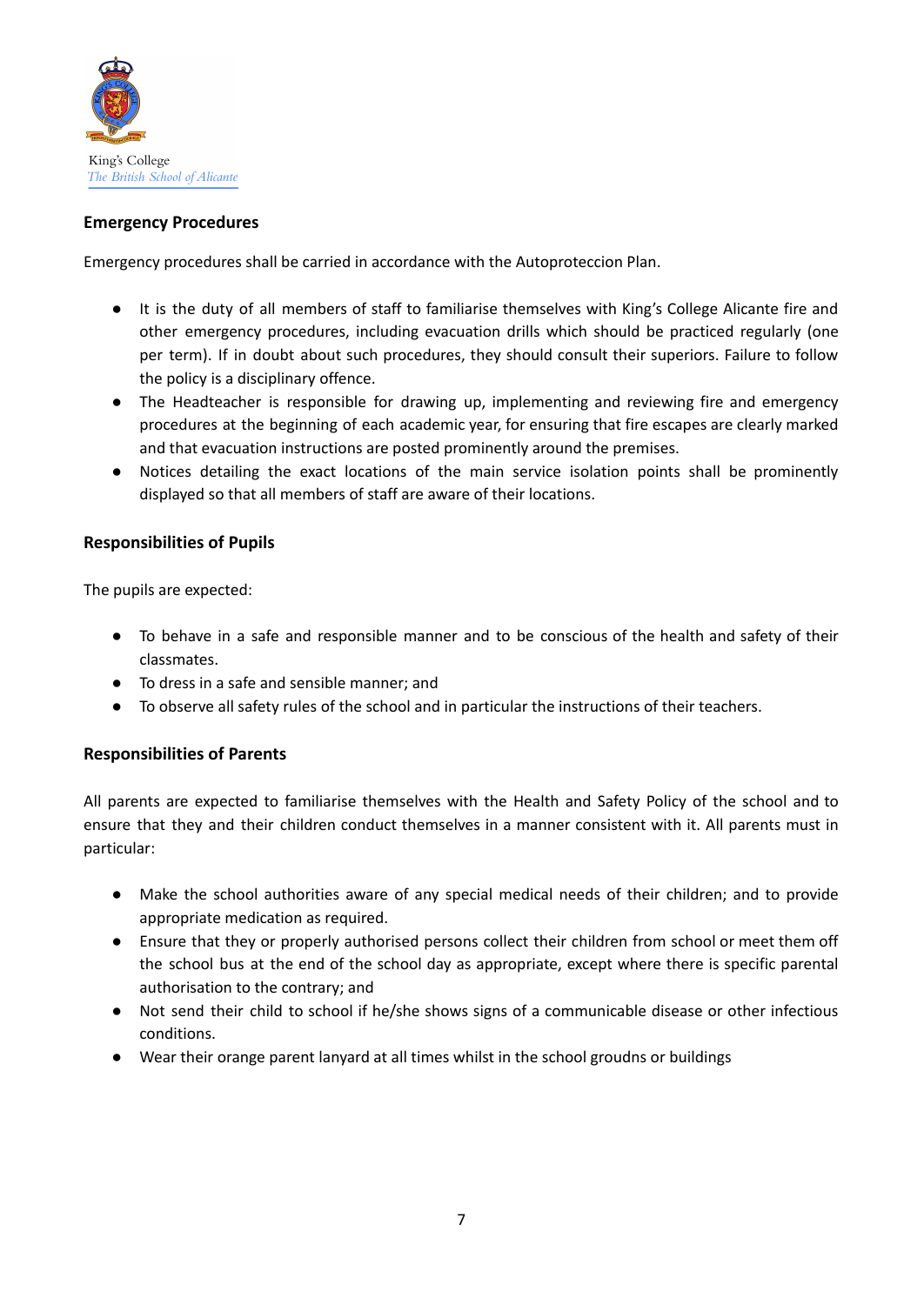

## **Appendix B**

## **Arrangements For Health And Safety**

## **Health And Safety Officer**

● The Health and Safety Officer shall be a member of staff with special responsibility for health and safety matters and shall be appointed each year by the Headteacher or designated deputy. The name of the Officer shall be notified to all members of staff and to the CEO at the start of each school year.

## **Recording Health and Safety Issues**

- A Health and Safety Logbook shall be kept by the Health and Safety Officer This will contain all reported hazards spotted as a consequence of inspections, accidents, dangerous occurrences, incidents or accidents.
- An Accident Logbook (iSAMS) shall be kept by the School Nurse This will contain all accidents requiring medical attention by the Nurse. Accidents which are the result of normal children's behaviour, such as falling when playing, and are not caused by defective equipment or structures etc. do not need to be entered in the Health and Safety Logbook, but will be entered in the Accident Logbook kept by the School nurse. Details of any injuries resulting from such accidents shall be recorded as set out in the Medical and Intimate Care Policy.
- **●** Any member of staff who witnesses an incident, including accidents, dangerous occurrences, shall report it to the Health and Safety Officer. Accidents at work require notification to the King's Group Health and Safety Specialist.
- Where accidents are found to be caused by faulty plant, equipment, premises or unsafe systems of work, action shall be taken to remove or isolate the hazard and to warn people until the necessary modifications or repairs have been made.

## **Emergency Procedures**

- Emergency procedures shall be carried in accordance with the Critical Incident Policy.
- It is the duty of all members of staff to familiarise themselves with King's College Alicante Critical Incident Policy, including evacuation drills which should be practiced regularly. If in doubt about such procedures, they should consult their superiors. Failure to follow the policy is a disciplinary offence.
- The Headteacher is responsible for drawing up, implementing and reviewing fire and emergency procedures at the beginning of each academic year, for ensuring that fire escapes are clearly marked and that evacuation instructions are posted in all classrooms, offices, and corridors.
- Notices detailing the exact locations of the main service isolation points shall be prominently displayed so that all members of staff are aware of their locations.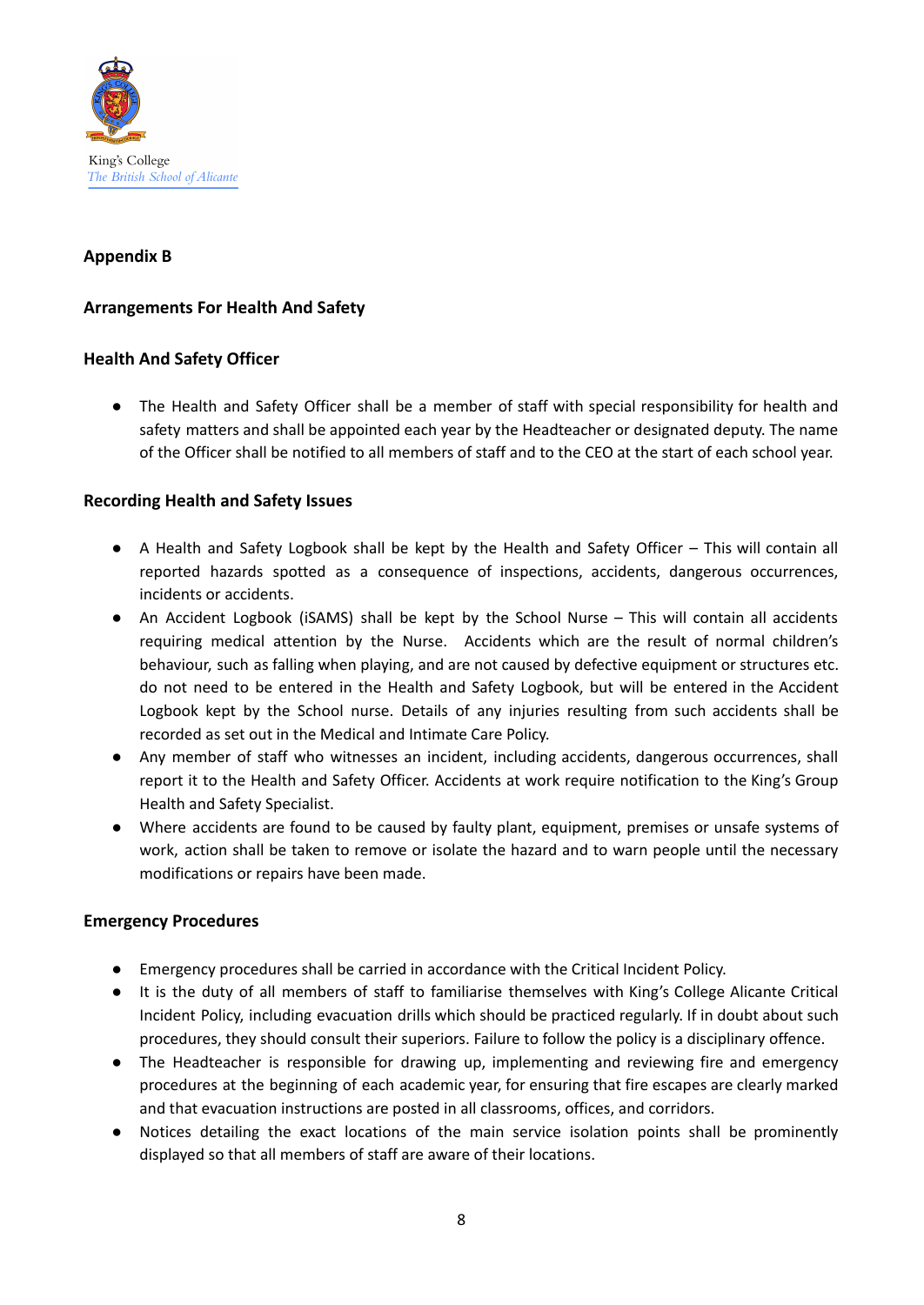

## **Supervision at KCA**

- The Headteacher is responsible for ensuring there are duty rotas drawn up for each phase of the school which shall be followed by all staff.
- The Early Morning Club children are allowed into the school from 8.00 am each morning. They are supervised in the Primary Library until 8.45 am This is an optional activitiy which parents sign-up and pay for. It is supervised by Elisa Pascual.
- Breakfast club is available to all EYFS & KS1 children in the dining room from 8:30am provided by Nexalia. EYFS parents should stay with their children then escort them to the classroom at 8:45. The school nurse and KS1 interns, as well as Nexalia staff, supervise this service. Interns escort KS1 children to their classes at 8:45am.
- Class teachers are responsible for the safety of their children throughout the time they are being taught and at the start and end of the school day (in EYFS 8:45 - 4:30pm, in KS1 from 8:45 - 4:35pm, KS2 from 8:45am - 4:45pm, secondary from 8:45am - 4:45pm).
- Class teachers are responsible for their pupils' safety at the end of the school day until 4.45 pm. After which the child goes to main office downstairs and the office staff will contact parents.
- At lunch-time, teachers are responsible according to the duty roster for the safety of the children.
- In EYFS and KS1 a designated TA or intern will supervise the children in the Reception paito, check the register and handover to the bus monitors who then assume responsibility.
- A member of KCA Primary and Secondary staff is on duty eahc morning and at home-time.
- The school bus monitors are responsible for the children from pickup on their buses at all times during school bus journeys.
- The Headteacher is responsible for the safety of all those using King's College Alicante premises when there are contractors working on site.
- The persons leading school or private clubs, whatever time of day they are held, are responsible for the safety and attendance of those enrolled on their clubs.

## **First Aid and Administration of Medicines**

First aid and the administration of medicines shall be carried out in accordance with the procedures set out in the First Aid and the Medication in School Policy.

## **Hazard Reporting**

- All members of staff shall report any hazards that could be a cause of serious or imminent danger (such as damaged electrical sockets, broken windows, suspected gas leaks, wet or slippery floors) immediately to the Health and Safety Officer.
- Verbal reports to the Health and Safety Officer shall be followed up by an entry in the Health and Safety Logbook (on Drive).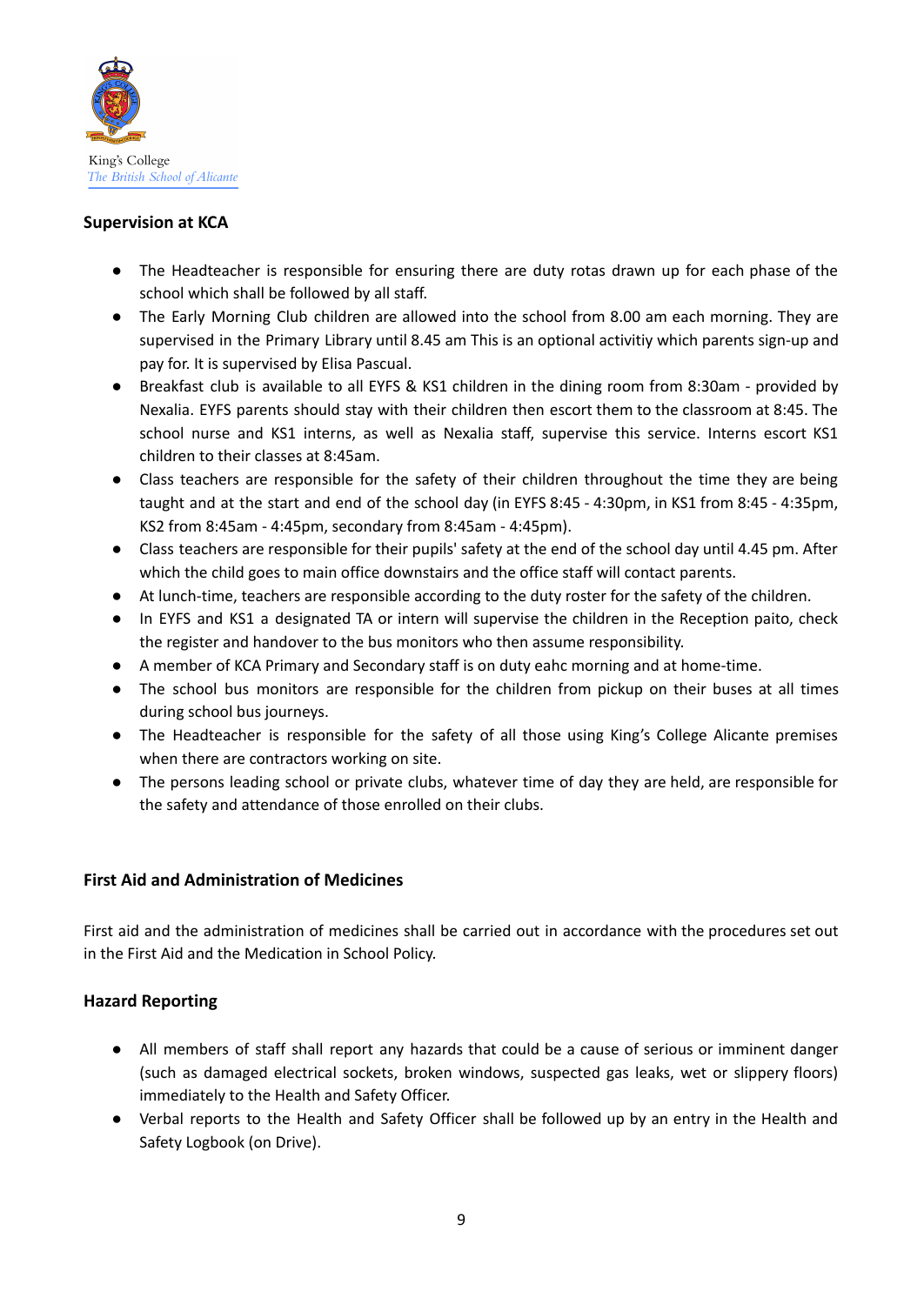

- The Health and Safety Officer shall carry out a risk assessment of the hazard identified and inform the Health and Safety Specialist if remedial action is needed.
- A copy of the Hazard Reporting Form shall be kept in the Health and Safety Logbook. The form shall record the remedial action (if any) taken.

## **Repairs and Maintenance**

- Any member of staff who encounters any damage to or wear and tear of the premises which may constitute a hazard shall report it to the Health and Safety Officer through the hazard reporting procedure.(via email, H&S report issues)
- All members of staff are responsible for ensuring the good housekeeping of their own workrooms, such as offices, workshops, studios and the related storage areas.
- Defective furniture shall be taken out of use immediately and reported to the Health and Safety Officer.

## **Housekeeping and Disposal of Waste**

- Rubbish awaiting collection or removal shall never be left where it obstructs escape routes or could aid the production or spread of fire. The maintenance or cleaning personnel shall be contacted if circulation or escape routes are obstructed by rubbish.
- All members of staff are responsible for ensuring the good housekeeping of their own workrooms, such as offices, workshops, studios and the related storage areas.
- All members of staff are responsible for arranging to clear up spillages which occur whilst they are in charge of the area concerned. Other spillages, leaks or wet floors shall be reported to the cleaning personnel who will arrange for them to be dealt with.
- All members of staff are responsible for ensuring that hazardous substances or substances that require special procedures for disposal are disposed of safely.

## **Parents**

- A member of maintenance staff and memebrs of SLT stand at the school gates and entrances each morning. No-one is allowed to enter the school site or buildings unless they are wearing an orange parent lanyard, staff badge or a visitors' badge.
- Parents visiting inside of school for a meeting shall report to the School Reception where they shall sign the visitors book, collect their **orange lanyard and parent badge** and wait in the reception area until they are met by the person who they have come to meet.
- Any member of staff seeing an unidentified person in the school shall challenge them politely or report this immediately to the most senior member of staff on the school premises, who shall take any action they consider necessary to ensure the restraint or removal of the unidentified person.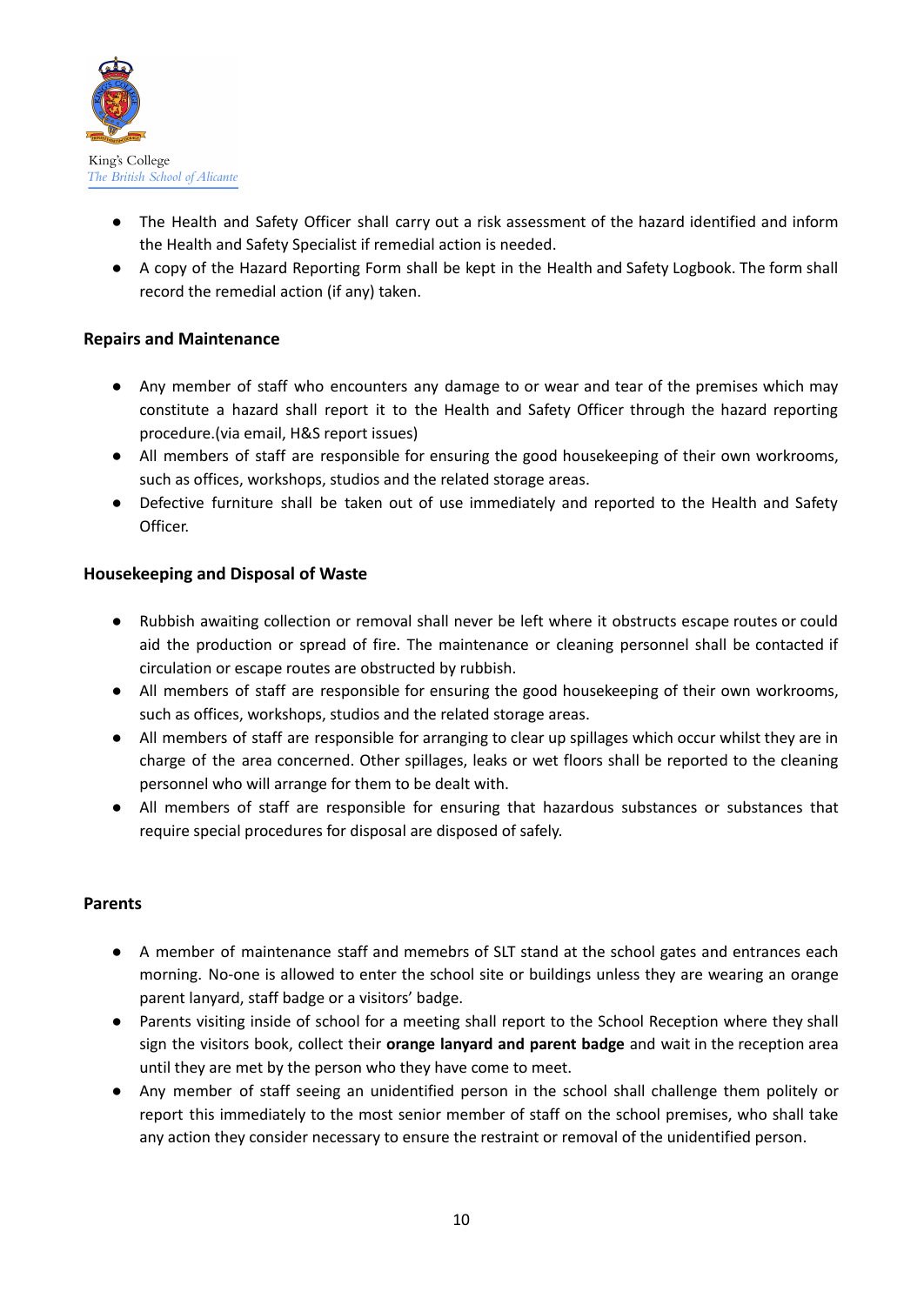

## **Visitors**

- All visitors shall report to the School Reception where they shall sign the visitors' book, collect their **red lanyard and day visitors badge** and shall wait in the reception area until they are met by the person who they have come to meet.
- Any member of staff seeing an unidentified person in the school shall challenge the person and report this immediately to the most senior member of staff on the school premises, who shall notify security and any other action they consider necessary to ensure the restraint or removal of the unidentified person.

## **Vehicle Movement and Parking on the Premises**

- Vehicles other than the school buses are not allowed inbound or outbound the school from 8.40 to 9.20 and from 4.10 pm to 4.45 pm.
- School red warning triangles have been installed near to the delivery area adjacent to the dining room.
- Children must be supervised at all times when crossing the car park to get from the dining room to the KS1 playground. Children to walk in two-by-two lines safely up to the KS1 palyground via the ramp. Two members of staff on duty each day for this purpose.
- Delivery drivers will have to wait until the last member of staff on duty allows their vehicle to move.
- **●** Parking will only be permitted on the designated areas Drivers will be asked to remove their vehicles in any other case. Local police will be alerted if vehicles block entrances to the school at any time of the day.

## **Smoking**

- Smoking is prohibited in the school and the school grounds.
- All job applicants shall be informed of the no smoking policy.

## **Violent Behaviour**

No form of violence will be accepted on the school premises.

## **Use of School Premises**

Those persons hiring any part of the school shall be responsible for ensuring the health and safety of all those attending their event and for the protection of the buildings and grounds against damage.

## **Monitoring and Review**